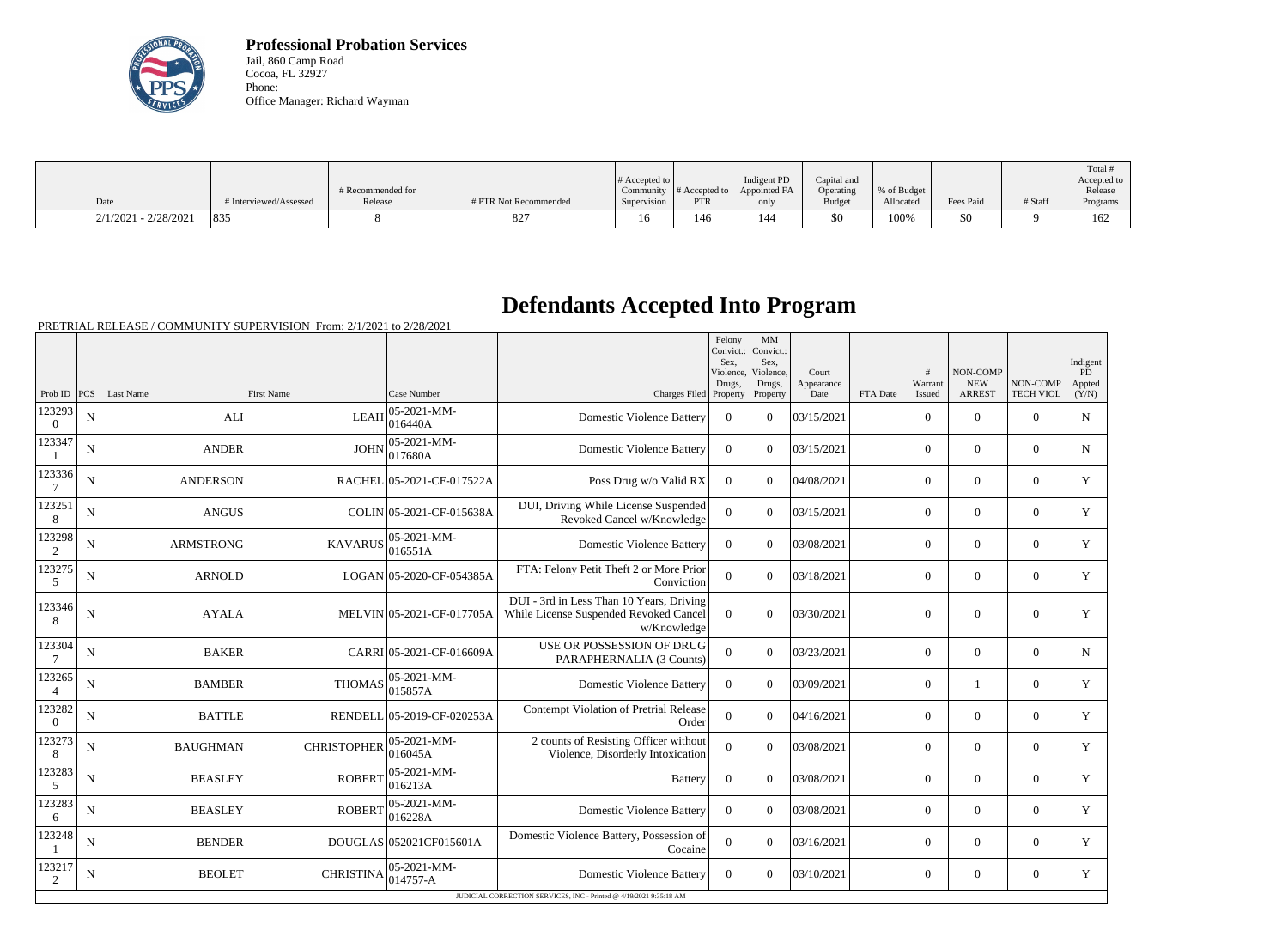|                          |             |                  |                    |                             |                                                                                                                | Felony<br>Convict.:<br>Sex. | MM<br>Convict.:<br>Sex, |                     |          |                  |                        |                  | Indigent     |
|--------------------------|-------------|------------------|--------------------|-----------------------------|----------------------------------------------------------------------------------------------------------------|-----------------------------|-------------------------|---------------------|----------|------------------|------------------------|------------------|--------------|
|                          |             |                  |                    |                             |                                                                                                                | Violence,<br>Drugs,         | Violence,<br>Drugs,     | Court<br>Appearance |          | #<br>Warrant     | NON-COMP<br><b>NEW</b> | NON-COMP         | PD<br>Appted |
| Prob ID                  | PCS         | Last Name        | <b>First Name</b>  | Case Number                 | Charges Filed Property                                                                                         |                             | Property                | Date                | FTA Date | Issued           | <b>ARREST</b>          | <b>TECH VIOL</b> | (Y/N)        |
| 123264<br>6              | ${\bf N}$   | <b>BERNESKI</b>  | <b>MONICA</b>      | 05-2021-MM-<br>015865A      | DUI                                                                                                            | $\overline{0}$              | $\overline{0}$          | 03/09/2021          |          | $\overline{0}$   | $\overline{0}$         | $\overline{0}$   | $\mathbf Y$  |
| 123173<br>5              | ${\bf N}$   | <b>BEST</b>      | <b>MELISSA</b>     | 05-2021-MM-<br>013638A      | <b>Domestic Violence Battery</b>                                                                               | $\overline{0}$              | $\boldsymbol{0}$        | 02/22/2021          |          | $\overline{0}$   | $\mathbf{0}$           | $\overline{0}$   | Y            |
| 123192<br>8              | ${\bf N}$   | <b>BIDINGER</b>  | <b>KAYLA</b>       | 05-2021-MM-<br>014271-A     | <b>Domestic Violence Battery</b>                                                                               | $\overline{0}$              | $\boldsymbol{0}$        | 03/09/2021          |          | $\overline{0}$   | $\overline{0}$         | $\overline{0}$   | $\mathbf Y$  |
| 123290<br>9              | ${\bf N}$   | <b>BONIFACIO</b> |                    | ADRIAN 05-2020-CF-044988A   | Burglary Of A Dwelling Made An Assault<br>, Grand Theft-auto                                                   | $\overline{0}$              | $\overline{0}$          | 03/05/2021          |          | $\overline{0}$   | $\mathbf{0}$           | $\overline{0}$   | $\mathbf N$  |
| 123252<br>4              | ${\bf N}$   | <b>BORJA</b>     | <b>CHRISTOPHER</b> | 05-2021-MM-<br>015626A      | Driving While License Suspended Revoked<br>Cancel w/Knowledge, Possession of Drug<br>Paraphernalia             | $\Omega$                    | $\Omega$                | 03/10/2021          |          | $\overline{0}$   | $\mathbf{0}$           | $\overline{0}$   | $\mathbf Y$  |
| 123340                   | ${\bf N}$   | <b>BOWMAN</b>    |                    | JUSTIN 052021CF012441A      | <b>Traffic Stolen Property</b>                                                                                 | $\overline{0}$              | $\mathbf{0}$            | 03/02/2021          |          | $\overline{0}$   | $\overline{0}$         | $\overline{0}$   | Y            |
| 123175<br>$\theta$       | ${\bf N}$   | <b>BOYAN</b>     |                    | KEVIN 05-2021-CT-011287A    | Driving While License Suspended Revoked<br>Cancel w/Knowledge                                                  | $\overline{0}$              | $\Omega$                | 03/11/2021          |          | $\overline{0}$   | $\overline{0}$         | $\overline{0}$   | Y            |
| 123198                   | ${\bf N}$   | <b>BOYER</b>     | <b>PATRICIA</b>    | 05-2021-CF-010751-          | <b>LEAVE SCENE CRASH PROP</b><br>DAMAGE ATTENDED VEH OVER 50                                                   | $\overline{0}$              | $\overline{0}$          | 02/25/2021          |          | $\overline{0}$   | $\overline{0}$         | $\overline{0}$   | Y            |
| 123252<br>$\Omega$       | ${\bf N}$   | <b>BRADLEY</b>   | <b>FLOYD</b>       | 05-2021-MM-<br>015633A      | Battery                                                                                                        | $\overline{0}$              | $\boldsymbol{0}$        | 03/10/2021          |          | $\overline{0}$   | $\overline{0}$         | $\overline{0}$   | $\mathbf Y$  |
| 123281<br>9              | ${\bf N}$   | <b>BRAY</b>      |                    | PATRICIA 05-2021-CF-012984A | Burglary of a Conveyance                                                                                       | $\overline{0}$              | $\overline{0}$          | 03/16/2021          |          | $\overline{0}$   | $\overline{0}$         | $\overline{0}$   | Y            |
| 123305<br>$\overline{4}$ | ${\bf N}$   | <b>BRIDE</b>     |                    | KURT 05-2021-CF-016593A     | Possession of Methamphetamine                                                                                  | $\overline{0}$              | $\theta$                | 03/23/2021          |          | $\overline{0}$   | $\overline{0}$         | $\overline{0}$   | $\mathbf Y$  |
| 123274<br>5              | ${\bf N}$   | <b>BROMM</b>     | <b>HEIKO</b>       |                             |                                                                                                                | $\overline{0}$              | $\overline{0}$          | 03/08/2021          |          | $\overline{0}$   | $\mathbf{0}$           | $\overline{0}$   | Y            |
| 123184<br>9              | ${\bf N}$   | <b>BUSH</b>      |                    | RYAN 05-2021-CT-014041A     | DUI                                                                                                            | $\overline{0}$              | $\Omega$                | 02/22/2021          |          | $\overline{0}$   | $\boldsymbol{0}$       | $\overline{0}$   | N            |
| 123338                   | ${\bf N}$   | <b>BYRON</b>     |                    | BRUCE 05-2021-CF-015605A    | Burglary Of Dwelling With Battery                                                                              | $\overline{0}$              | $\overline{0}$          | 03/05/2021          |          | $\overline{0}$   | $\overline{0}$         | $\overline{0}$   | Y            |
| 123228<br>9              | ${\bf N}$   | <b>CARDONA</b>   | <b>KEITH</b>       | 05-2021-MM-<br>015068A      | <b>Battery</b>                                                                                                 | $\overline{0}$              | $\mathbf{0}$            | 03/09/2021          |          | $\overline{0}$   | $\boldsymbol{0}$       | $\overline{0}$   | $\mathbf Y$  |
| 123346<br>5              | ${\bf N}$   | <b>CARRION</b>   | <b>ALEXIA</b>      | 05-2021-MM-<br>017696A      | <b>Domestic Violence Battery</b>                                                                               | $\overline{0}$              | $\boldsymbol{0}$        | 03/15/2021          |          | $\overline{0}$   | $\overline{0}$         | $\overline{0}$   | Y            |
| 123321<br>$\overline{0}$ | ${\bf N}$   | <b>CHANEY</b>    |                    | AMBREE 05-2021-CF-017084A   | <b>DUI</b>                                                                                                     | $\overline{0}$              | $\boldsymbol{0}$        | 03/23/2021          |          | $\mathbf{0}$     | $\overline{0}$         | $\overline{0}$   | Y            |
| 123208<br>6              | ${\bf N}$   | <b>CHANG</b>     | <b>JASMINE</b>     | 05-2021-MM-<br>014695-A     | <b>Domestic Violence Battery</b>                                                                               | $\overline{0}$              | $\overline{0}$          | 03/09/2021          |          | $\overline{0}$   | $\overline{0}$         | $\overline{0}$   | Y            |
| 123347<br>3              | ${\bf N}$   | <b>CHARLES</b>   | <b>BRANDON</b>     | 05-2021-MM-<br>017692A      | Aggravated Assault With Deadly Weapon<br>Domestic Violence Battery, Harass Prevent<br>Victim Report LEO or 911 | $\overline{0}$              | $\overline{0}$          | 04/08/2021          |          | $\boldsymbol{0}$ | $\overline{0}$         | $\boldsymbol{0}$ | Y            |
| 123274<br>8              | ${\bf N}$   | <b>CLAYTON</b>   | <b>HENRY</b>       | 05-2021-MM-<br>049992-A     | <b>Battery</b>                                                                                                 | $\overline{0}$              | $\overline{0}$          | 04/01/2021          |          | $\overline{0}$   | $\overline{0}$         | $\overline{0}$   | Y            |
| 123259<br>$\overline{c}$ | $\mathbf N$ | <b>CLEVENGER</b> |                    | CARIE 05-2021-CF-015680A    | Felony Child Abuse                                                                                             | $\overline{0}$              | $\mathbf{0}$            | 03/16/2021          |          | $\overline{0}$   | $\overline{0}$         | $\overline{0}$   | N            |
| 123292<br>$\theta$       | ${\bf N}$   | <b>CONEY</b>     |                    | DYLAN 05-2021-CF-016326A    | Burglary of a Conveyance, Domestic<br>Violence Battery                                                         | $\overline{0}$              | $\boldsymbol{0}$        | 03/18/2021          |          | $\boldsymbol{0}$ | $\boldsymbol{0}$       | $\boldsymbol{0}$ | Y            |
|                          |             |                  |                    |                             | JUDICIAL CORRECTION SERVICES, INC - Printed @ 4/19/2021 9:35:18 AM                                             |                             |                         |                     |          |                  |                        |                  |              |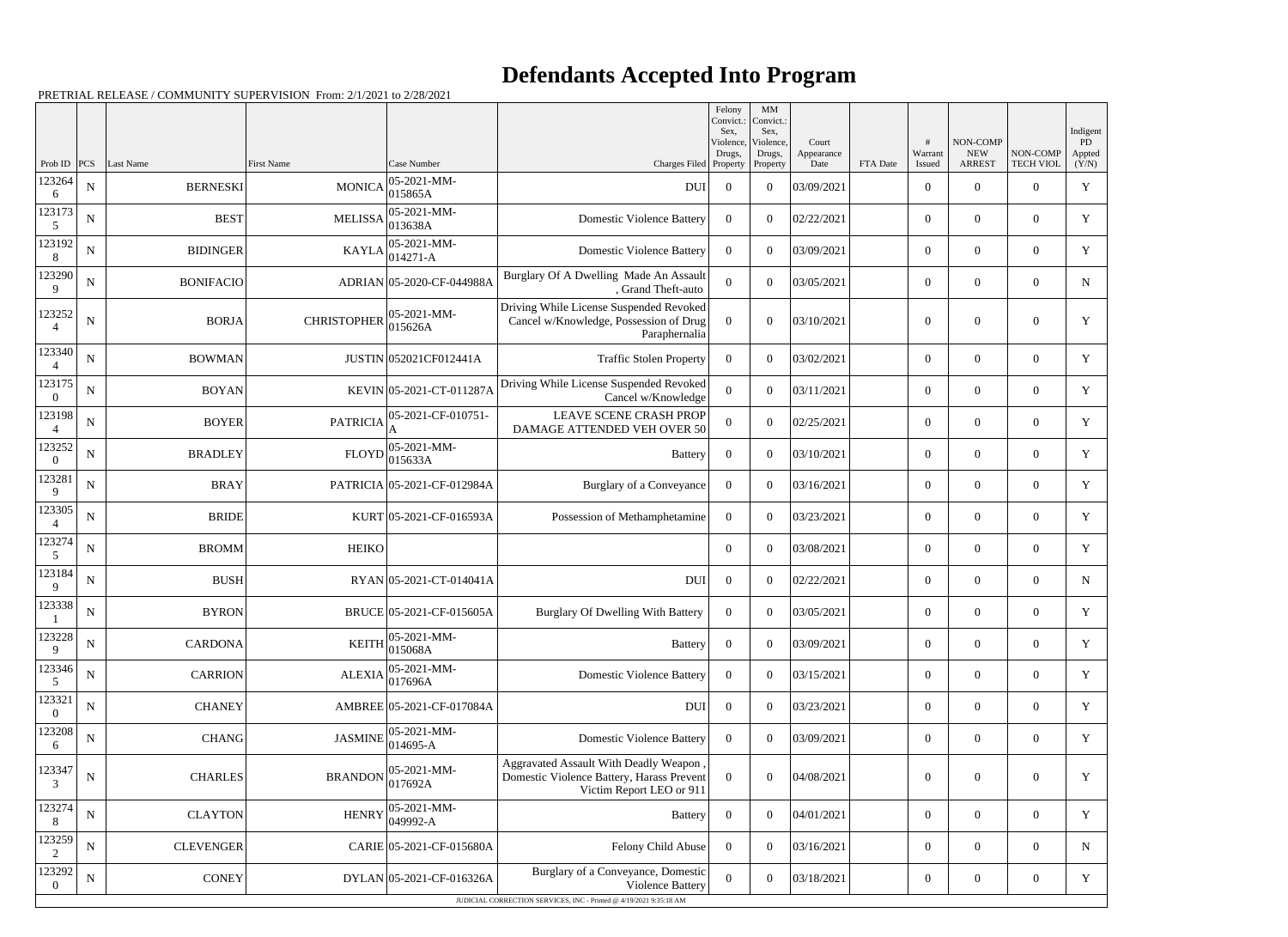|                          |             |                     |                      |                              |                                                                                      | Felony<br>Convict.:<br>Sex. | MM<br>Convict.:<br>Sex, |                     |          |                  |                        |                  | Indigent     |
|--------------------------|-------------|---------------------|----------------------|------------------------------|--------------------------------------------------------------------------------------|-----------------------------|-------------------------|---------------------|----------|------------------|------------------------|------------------|--------------|
|                          |             |                     |                      |                              |                                                                                      | Violence,<br>Drugs,         | Violence,<br>Drugs,     | Court<br>Appearance |          | #<br>Warrant     | NON-COMP<br><b>NEW</b> | NON-COMP         | PD<br>Appted |
| Prob ID                  | PCS         | Last Name           | <b>First Name</b>    | Case Number                  | Charges Filed Property                                                               |                             | Property                | Date                | FTA Date | Issued           | <b>ARREST</b>          | <b>TECH VIOL</b> | (Y/N)        |
| 123252<br>2              | $\mathbf N$ | <b>COOK</b>         | <b>BRANDY</b>        | 05-2021-MM-<br>015625A       | <b>Domestic Violence Battery</b>                                                     | $\overline{0}$              | $\theta$                | 03/10/2021          |          | $\overline{0}$   | $\overline{0}$         | $\overline{0}$   | $\mathbf Y$  |
| 123346<br>9              | ${\bf N}$   | <b>COOK</b>         | WILLIAM              | 05-2021-MM-<br>017677A       | 2 counts of Domestic Violence Battery                                                | $\Omega$                    | $\theta$                | 03/15/2021          |          | $\overline{0}$   | $\mathbf{0}$           | $\overline{0}$   | Y            |
| 123193<br>9              | ${\bf N}$   | <b>COOKSHOTT</b>    | <b>KYLE</b>          | 05-2020-CT-055759-           | Driving while License Suspended or<br>Revoked                                        | $\theta$                    | $\theta$                | 02/18/2021          |          | $\overline{0}$   | $\overline{0}$         | $\overline{0}$   | Y            |
| 123266<br>5              | ${\bf N}$   | <b>CORTEZ</b>       |                      | KENDRA 05-2021-CF-015853A    | Poss Drug w/o Valid RX, Possession of<br>Drug Paraphernalia                          | 0                           | $\theta$                | 03/16/2021          |          | $\overline{0}$   | $\overline{0}$         | $\overline{0}$   | Y            |
| 123248<br>$\Omega$       | ${\bf N}$   | COURTEMANCHE        |                      | WILLIAM 052021MM015594A      | Violation of Injunc. For Protection Against<br>Dom. Viol.                            | $\Omega$                    | $\theta$                | 03/10/2021          |          | $\overline{0}$   | $\mathbf{0}$           | $\overline{0}$   | $\mathbf Y$  |
| 123344<br>$\Omega$       | N           | <b>CREEK</b>        | $ANGELYNA$ $046381A$ | 05-2020-MM-                  | FTA: P/Theft                                                                         | $\Omega$                    | $\theta$                | 04/01/2021          |          | $\overline{0}$   | $\theta$               | $\overline{0}$   | Y            |
| 123234<br>$\overline{0}$ | ${\bf N}$   | <b>D'ANDRIA</b>     |                      | NICHOL 05-2021-CF-012060A    | Grand Theft, FALSE INFO TO PAWN<br>X5, TRAFF IN STOLEN PROP X5                       | $\Omega$                    | $\theta$                | 02/11/2021          |          | $\boldsymbol{0}$ | $\overline{0}$         | $\overline{0}$   | $\mathbf Y$  |
| 123329<br>9              | N           | <b>DEMORANVILLE</b> | <b>MICHAEL</b>       | 05-2021-CF-017289-           | <b>Domestic Violence Battery</b>                                                     | $\Omega$                    | $\theta$                | 03/25/2021          |          | $\overline{0}$   | $\overline{0}$         | $\overline{0}$   | Y            |
| 123274                   | ${\bf N}$   | <b>DENSON</b>       | <b>BERTRAM</b>       | 05-2021-MM-<br>016027A       | 2 counts of Domestic Violence Battery                                                | $\theta$                    | $\theta$                | 03/08/2021          |          | $\overline{0}$   | $\overline{0}$         | $\overline{0}$   | Y            |
| 123347<br>$\overline{0}$ | ${\bf N}$   | <b>DHANRAJ</b>      |                      | RAMSUNDAR 05-2021-CT-017703A | <b>DUI</b>                                                                           | $\overline{0}$              | $\theta$                | 03/15/2021          |          | $\overline{0}$   | $\theta$               | $\overline{0}$   | Y            |
| 123322                   | ${\bf N}$   | <b>DIMOND</b>       |                      | CRYSTAL 05-2021-CT-017069A   | Driving While License Susp/Cancel/Rev<br>1st Offense                                 | $\Omega$                    | $\theta$                | 03/15/2021          |          | $\overline{0}$   | $\overline{0}$         | $\overline{0}$   | $\mathbf Y$  |
| 123264<br>9              | ${\bf N}$   | <b>DOTSON</b>       | <b>CALI</b>          | 05-2021-MM-<br>015866A       | Resisting Officer without Violence, DUI<br>Leaving the scene of an accident          | 0                           | $\theta$                | 03/15/2021          |          | $\overline{0}$   | $\overline{0}$         | $\overline{0}$   | Y            |
| 123173<br>6              | ${\bf N}$   | <b>DURKIN</b>       | <b>PAMELA</b>        | 05-2021-MM-<br>013632A       | Resisting Officer without Violence,<br><b>Domestic Violence Battery</b>              | $\Omega$                    | $\theta$                | 02/22/2021          |          | $\overline{0}$   | $\overline{0}$         | $\overline{0}$   | $\mathbf Y$  |
| 123282<br>5              | N           | <b>EATON</b>        | <b>LOGAN</b>         | 05-2021-MM-<br> 016103A      | <b>Domestic Violence Battery</b>                                                     | $\Omega$                    | $\theta$                | 04/01/2021          |          | $\overline{0}$   | $\overline{0}$         | $\overline{0}$   | Y            |
| 123322<br>9              | ${\bf N}$   | <b>EDDY</b>         |                      | DANIEL 05-2021-CF-017094A    | Refuse Breath Urine Blood DUI Test After<br>Prev Susp                                | $\overline{0}$              | $\overline{0}$          | 03/23/2021          |          | $\mathbf{0}$     | $\overline{0}$         | $\overline{0}$   | Y            |
| 123282                   | ${\bf N}$   | EDGAR               | NORMA                | 05-2021-MM-<br>016214A       | <b>Domestic Violence Battery</b>                                                     | $\overline{0}$              | $\overline{0}$          | 04/01/2021          |          | $\boldsymbol{0}$ | $\boldsymbol{0}$       | $\overline{0}$   | Y            |
| 123186<br>6              | $\mathbf Y$ | <b>EDMONDSON</b>    |                      | CHRISTINA 05-2020-CF-048329A | Possession of Methamphetamine                                                        | $\overline{0}$              | $\overline{0}$          | 03/11/2021          |          | $\boldsymbol{0}$ | $\overline{0}$         | $\overline{0}$   | Y            |
| 123330<br>3              | ${\bf N}$   | <b>FARRELL</b>      | <b>MICHAEL</b>       | 05-2021-CF-017308-           | Possession of Cocaine                                                                | $\overline{0}$              | $\overline{0}$          | 03/25/2021          |          | $\overline{0}$   | $\boldsymbol{0}$       | $\overline{0}$   | Y            |
| 123244                   | ${\bf N}$   | <b>FEUER</b>        |                      | JENNIFER 05-2021-CF-015455A  | Possession of Methamphetamine,<br>Possession of Drug Paraphernalia                   | $\theta$                    | $\overline{0}$          | 03/16/2021          |          | $\overline{0}$   | $\overline{0}$         | $\overline{0}$   | Y            |
| 123259<br>3              | ${\bf N}$   | <b>FINEMAN</b>      |                      | MARC 05-2021-CT-015666A      | <b>DUI</b>                                                                           | $\overline{0}$              | $\overline{0}$          | 03/15/2021          |          | $\boldsymbol{0}$ | $\mathbf{0}$           | $\overline{0}$   | Y            |
| 123202<br>7              | ${\bf N}$   | <b>FISHER</b>       | <b>JASON</b>         | 05-2018-CF-015063-           | Possession of less than 20 grams of<br>Cannabis                                      | $\overline{0}$              | $\overline{0}$          | 02/08/2021          |          | $\boldsymbol{0}$ | $\boldsymbol{0}$       | $\overline{0}$   | $\mathbf Y$  |
| 123180<br>2              | ${\bf N}$   | <b>FLOWERS</b>      | <b>ALBERT</b>        | 05-2021-MM-<br>013825A       | Possession of less than 20 grams of<br>Cannabis, Possession of Drug<br>Paraphernalia | $\Omega$                    | $\overline{0}$          | 02/22/2021          |          | $\boldsymbol{0}$ | $\boldsymbol{0}$       | $\boldsymbol{0}$ | N            |
|                          |             |                     |                      |                              | JUDICIAL CORRECTION SERVICES, INC - Printed @ 4/19/2021 9:35:18 AM                   |                             |                         |                     |          |                  |                        |                  |              |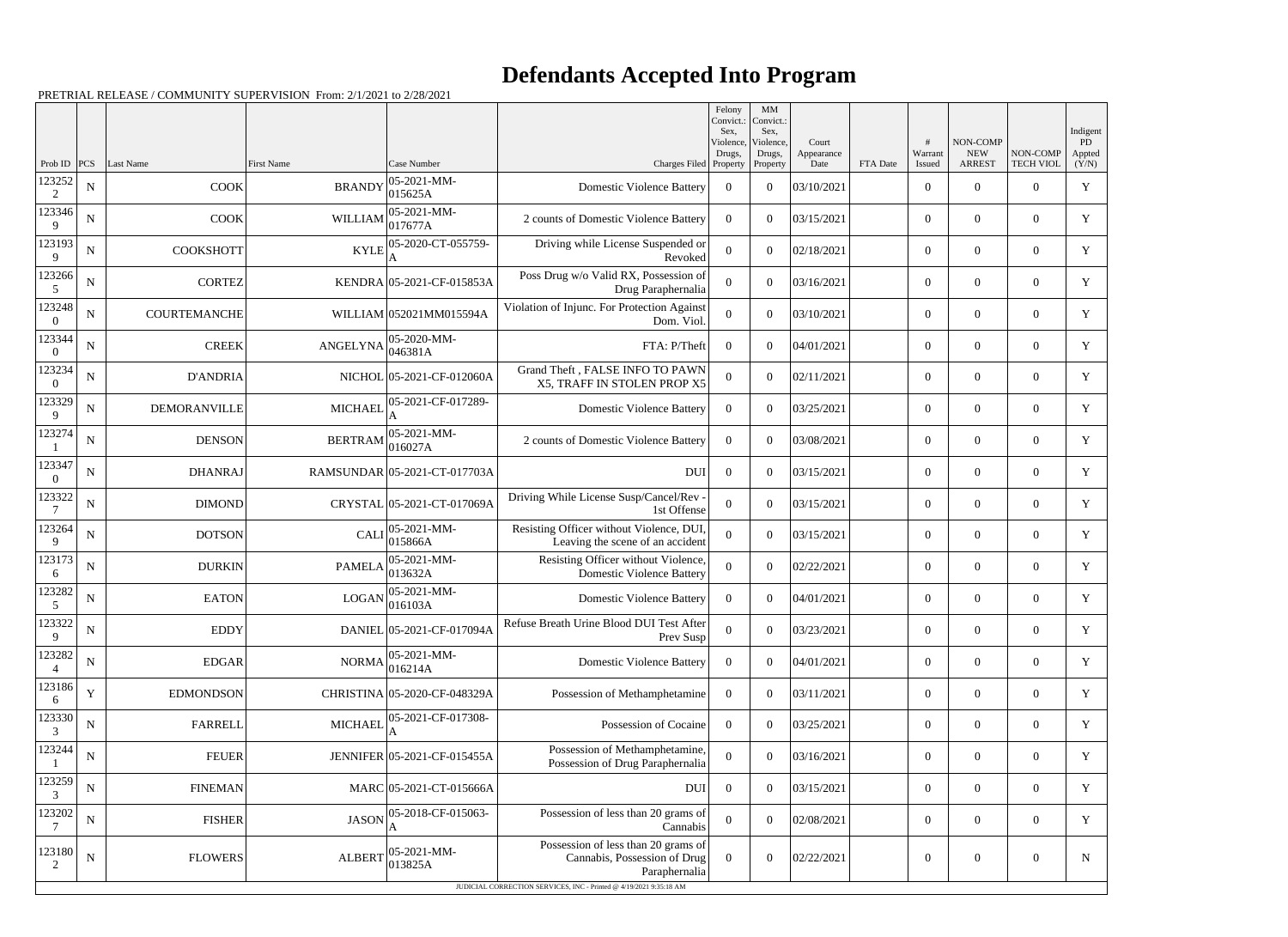|                          |             |                      |                   |                                |                                                                                                    | Felony<br>Convict.:<br>Sex.     | MM<br>Convict.:<br>Sex,         |                             |          |                        |                                         |                              | Indigent              |
|--------------------------|-------------|----------------------|-------------------|--------------------------------|----------------------------------------------------------------------------------------------------|---------------------------------|---------------------------------|-----------------------------|----------|------------------------|-----------------------------------------|------------------------------|-----------------------|
| Prob ID                  |             | <b>PCS</b> Last Name | <b>First Name</b> | Case Number                    | Charges Filed                                                                                      | Violence,<br>Drugs,<br>Property | Violence,<br>Drugs,<br>Property | Court<br>Appearance<br>Date | FTA Date | #<br>Warrant<br>Issued | NON-COMP<br><b>NEW</b><br><b>ARREST</b> | NON-COMP<br><b>TECH VIOL</b> | PD<br>Appted<br>(Y/N) |
| 123331<br>6              | N           | <b>GASCA</b>         | <b>NEYSA</b>      | 05-2021-CT-017262-             | <b>DUI</b>                                                                                         | $\overline{0}$                  | $\overline{0}$                  | 03/22/2021                  |          | $\boldsymbol{0}$       | $\Omega$                                | $\Omega$                     | $\mathbf N$           |
| 123331<br>2              | $\mathbf N$ | <b>GIBSON</b>        |                   | ADAM 05-2021-CF-017309A        | DUI Felony4th Offense or Subq Offense                                                              | $\Omega$                        | $\Omega$                        | 04/08/2021                  |          | $\boldsymbol{0}$       | $\Omega$                                | $\overline{0}$               | Y                     |
| 123234<br>2              | Y           | <b>GLENNIE</b>       | <b>CHRISTINE</b>  | $ 05-2021-MM-$<br>$015276 - A$ | Resisting Officer without Violence                                                                 | $\overline{0}$                  | $\theta$                        | 03/09/2021                  |          | $\boldsymbol{0}$       | $\Omega$                                | $\overline{0}$               | $\mathbf Y$           |
| 123298<br>3              | $\mathbf Y$ | <b>HADDADIN</b>      |                   | JOHN 05-2021-CT-016564A        | <b>DUI</b>                                                                                         | $\overline{0}$                  | $\theta$                        | 03/08/2021                  |          | $\overline{0}$         | $\overline{0}$                          | $\overline{0}$               | Y                     |
| 123305<br>$\overline{0}$ | ${\bf N}$   | <b>HALBROOK</b>      |                   | MARK 05-2021-CF-016607A        | Possession of Drug Paraphernalia                                                                   | $\Omega$                        | $\theta$                        | 04/08/2021                  |          | $\boldsymbol{0}$       | $\Omega$                                | $\overline{0}$               | N                     |
| 123290<br>5              | ${\bf N}$   | <b>HART</b>          |                   | HOLLY 05-2021-CF-016396A       | Possession of MDMA                                                                                 | $\Omega$                        | $\Omega$                        | 04/08/2021                  |          | $\boldsymbol{0}$       | $\Omega$                                | $\overline{0}$               | Y                     |
| 123298                   | Y           | <b>HASKETT</b>       |                   | CRISTINA 05-2021-CT-016561A    | DUI, Refusal to Sign or Accept Citation                                                            | $\overline{0}$                  | $\theta$                        | 03/08/2021                  |          | $\boldsymbol{0}$       | $\Omega$                                | $\overline{0}$               | $\mathbf Y$           |
| 123242<br>3              | ${\bf N}$   | <b>HASTINGS</b>      | <b>TIMOTHY</b>    | 05-2021-CF-015494-             | <b>Retail Theft Felony</b>                                                                         | $\overline{0}$                  | $\theta$                        | 03/16/2021                  |          | $\overline{0}$         | $\overline{0}$                          | $\overline{0}$               | Y                     |
| 123242<br>6              | $\mathbf N$ | <b>HASTINGS</b>      | <b>TIMOTHY</b>    | 05-2021-CF-015492-<br>A        | Retail Theft Felony                                                                                | $\overline{0}$                  | $\theta$                        | 03/16/2021                  |          | $\boldsymbol{0}$       | $\Omega$                                | $\Omega$                     | Y                     |
| 123307<br>6              | $\mathbf Y$ | <b>HILL</b>          |                   | REDRICK 05-2020-CF-014976A     | Driving While License Susp Rev Canc - 2<br>or More Priors                                          | $\theta$                        | $\theta$                        | 04/28/2021                  |          | $\boldsymbol{0}$       | $\Omega$                                | $\overline{0}$               | Y                     |
| 123240<br>9              | Y           | <b>HOLMES</b>        |                   | JARIL 052020CF043420           | VOCO for Sex Offenders and Predators                                                               | $\Omega$                        | $\theta$                        | 03/17/2021                  |          | $\overline{0}$         | $\Omega$                                | $\overline{0}$               | Y                     |
| 123307<br>$\Omega$       | $\mathbf N$ | <b>HORNE</b>         | <b>ROBERT</b>     | 05-2021-MM-<br>016586A         | <b>Domestic Violence Battery</b>                                                                   | $\Omega$                        | $\theta$                        | 03/15/2021                  |          | $\overline{0}$         | $\overline{0}$                          | $\overline{0}$               | Y                     |
| 123314<br>8              | $\mathbf N$ | <b>HUDSON</b>        |                   | PAUL 05-2021-CT-016808A        | DUI                                                                                                | $\overline{0}$                  | $\theta$                        | 03/22/2021                  |          | $\boldsymbol{0}$       | $\Omega$                                | $\Omega$                     | Y                     |
| 123252                   | $\mathbf N$ | <b>HUGHES</b>        | <b>FRANK</b>      | $ 05-2021-MO-$<br> 015647A     | VOMO:CAMPING/BEACH                                                                                 | $\Omega$                        | $\theta$                        | 03/09/2021                  |          | $\overline{0}$         | $\theta$                                | $\overline{0}$               | Y                     |
| 123337<br>6              | Y           | <b>JACKSON</b>       |                   | STEVEN 05-2020-CF-045114A      | Criminal Mischief over \$200 less than<br>\$1000                                                   | $\overline{0}$                  | $\boldsymbol{0}$                | 03/17/2021                  |          | $\boldsymbol{0}$       | $\mathbf{0}$                            | $\overline{0}$               | Y                     |
| 123173<br>7              | ${\bf N}$   | <b>JENKINS</b>       | <b>SHANIKE</b>    | $ 05-2021-MM-$<br>013607A      | <b>Domestic Violence Battery</b>                                                                   | $\overline{0}$                  | $\boldsymbol{0}$                | 02/22/2021                  |          | $\overline{0}$         | $\boldsymbol{0}$                        | $\overline{0}$               | $\mathbf Y$           |
| 123307<br>7              | $\mathbf Y$ | <b>JOHNSON</b>       |                   | WALTER 05-2018-CF-027418A      | Driving While License Suspended Revoked<br>Cancel w/Knowledge, Possession of Drug<br>Paraphernalia | $\overline{0}$                  | $\boldsymbol{0}$                | 03/17/2021                  |          | $\boldsymbol{0}$       | $\boldsymbol{0}$                        | $\boldsymbol{0}$             | $\mathbf N$           |
| 123307<br>8              | $\mathbf Y$ | <b>JOHNSON</b>       |                   | WALTER 05-2018-CF-026453A      | False Imprisonment                                                                                 | $\overline{0}$                  | $\boldsymbol{0}$                | 03/17/2021                  |          | $\boldsymbol{0}$       | $\boldsymbol{0}$                        | $\overline{0}$               | $\mathbf N$           |
| 123173<br>8              | ${\bf N}$   | <b>JOHNSON</b>       | <b>ZAIDA</b>      | 05-2021-MM-<br>013617A         | <b>Domestic Violence Battery</b>                                                                   | $\overline{0}$                  | $\boldsymbol{0}$                | 02/22/2021                  |          | $\overline{0}$         | $\overline{0}$                          | $\overline{0}$               | Y                     |
| 123174<br>8              | ${\bf N}$   | <b>JURICAK</b>       | <b>MELISSA</b>    | $ 05-2021-MM-$<br>013603A      | <b>Domestic Violence Battery</b>                                                                   | $\overline{0}$                  | $\boldsymbol{0}$                | 02/22/2021                  |          | $\overline{0}$         | $\boldsymbol{0}$                        | $\overline{0}$               | Y                     |
| 123331<br>3              | ${\bf N}$   | <b>KADLAC</b>        | <b>JAMES</b>      | 05-2021-MM-<br>$ 017303 - A$   | <b>Domestic Violence Battery</b>                                                                   | $\overline{0}$                  | $\boldsymbol{0}$                | 03/22/2021                  |          | $\overline{0}$         | $\boldsymbol{0}$                        | $\overline{0}$               | Y                     |
| 123265<br>5              | ${\bf N}$   | <b>KIBLER</b>        | <b>KENNETH</b>    | $ 05-2021-MM-$<br> 015861A     | <b>Domestic Violence Battery</b>                                                                   | $\overline{0}$                  | $\boldsymbol{0}$                | 03/30/2021                  |          | $\boldsymbol{0}$       | $\boldsymbol{0}$                        | $\overline{0}$               | $\mathbf N$           |
|                          |             |                      |                   |                                | JUDICIAL CORRECTION SERVICES, INC - Printed @ 4/19/2021 9:35:18 AM                                 |                                 |                                 |                             |          |                        |                                         |                              |                       |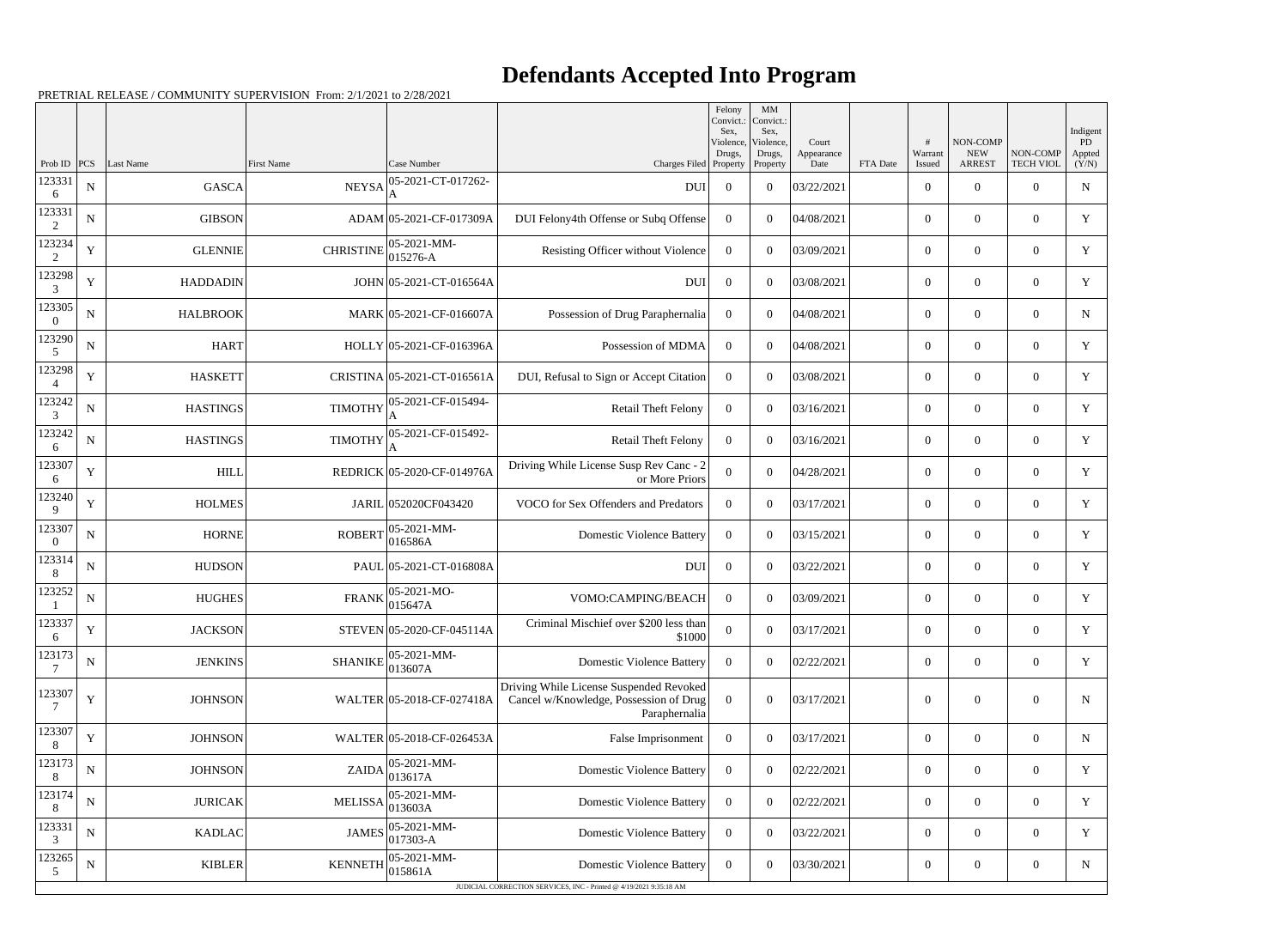|                          |             |                  |                   |                              |                                                                                                                      | Felony<br>Convict.:<br>Sex, | MM<br>Convict.<br>Sex,          |                             |          |                   |                                         |                              | Indigent              |
|--------------------------|-------------|------------------|-------------------|------------------------------|----------------------------------------------------------------------------------------------------------------------|-----------------------------|---------------------------------|-----------------------------|----------|-------------------|-----------------------------------------|------------------------------|-----------------------|
| Prob ID                  | PCS         | Last Name        | <b>First Name</b> | Case Number                  | Charges Filed Property                                                                                               | Violence.<br>Drugs,         | Violence,<br>Drugs,<br>Property | Court<br>Appearance<br>Date | FTA Date | Warrant<br>Issued | NON-COMP<br><b>NEW</b><br><b>ARREST</b> | NON-COMP<br><b>TECH VIOL</b> | PD<br>Appted<br>(Y/N) |
| 123251                   | ${\bf N}$   | <b>KNAPP</b>     | <b>DANA</b>       | 05-2021-MM-<br>015648A       | <b>Domestic Violence Battery</b>                                                                                     | $\overline{0}$              | $\overline{0}$                  | 03/15/2021                  |          | $\boldsymbol{0}$  | $\overline{0}$                          | $\overline{0}$               | $\mathbf Y$           |
| 123252                   | N           | <b>KOVALEV</b>   | <b>EDUARD</b>     | 05-2021-MM-<br>015637A       | Battery                                                                                                              | $\overline{0}$              | $\theta$                        | 03/10/2021                  |          | $\boldsymbol{0}$  | $\theta$                                | $\overline{0}$               | Y                     |
| 123331<br>$\overline{4}$ | N           | <b>LAPORTE</b>   | <b>DAVID</b>      | 05-2021-MM-<br>017264-A      | <b>Domestic Violence Battery</b>                                                                                     | $\overline{0}$              | $\theta$                        | 04/01/2021                  |          | $\mathbf{0}$      | $\Omega$                                | $\overline{0}$               | Y                     |
| 123331<br>5              | ${\bf N}$   | <b>LEE</b>       | <b>ABBI</b>       | 05-2021-CT-017314-           | <b>DUI</b>                                                                                                           | $\overline{0}$              | $\theta$                        | 03/22/2021                  |          | $\overline{0}$    | $\overline{0}$                          | $\overline{0}$               | Y                     |
| 123274<br>9              | ${\bf N}$   | <b>LEONARD</b>   | <b>GREGORY</b>    | 05-2021-MM-<br>016037A       | <b>Domestic Violence Battery</b>                                                                                     | $\overline{0}$              | $\theta$                        | 03/15/2021                  |          | $\mathbf{0}$      | $\overline{0}$                          | $\overline{0}$               | Y                     |
| 123304<br>8              | N           | <b>LEWIS</b>     | <b>BRITTANY</b>   | 05-2021-MM-<br>016598A       | Refuse Breath Urine Blood DUI Test After<br>Prev Susp, Driving While License<br>Suspended Revoked Cancel w/Knowledge | $\Omega$                    | $\overline{0}$                  | 03/15/2021                  |          | $\boldsymbol{0}$  | $\theta$                                | $\overline{0}$               | Y                     |
| 123260                   | ${\bf N}$   | <b>LUKE</b>      |                   | TREON 052021CF010446A        | Carrying Concealed Weapon                                                                                            | $\overline{0}$              | $\overline{0}$                  | 03/05/2021                  |          | $\mathbf{0}$      | $\overline{0}$                          | $\overline{0}$               | $\mathbf Y$           |
| 123283<br>8              | $\mathbf Y$ | <b>MAJOR</b>     |                   | LACY 05-2020-CF-046222A      | Possession of Methamphetamine                                                                                        | $\overline{0}$              | $\overline{0}$                  | 03/11/2021                  |          | $\mathbf{0}$      | $\overline{0}$                          | $\overline{0}$               | Y                     |
| 123323<br>$\theta$       | ${\bf N}$   | <b>MAKOWSKI</b>  | <b>JUNE</b>       | 05-2021-MM-<br>017071A       | <b>Domestic Violence Battery</b>                                                                                     | $\overline{0}$              | $\theta$                        | 03/15/2021                  |          | $\mathbf{0}$      | $\overline{0}$                          | $\overline{0}$               | Y                     |
| 123252<br>3              | N           | <b>MALDONADO</b> |                   | STEPHANIE 05-2021-CT-015630A | No Valid Driver's License                                                                                            | $\Omega$                    | $\theta$                        | 03/15/2021                  |          | $\boldsymbol{0}$  | $\overline{0}$                          | $\overline{0}$               | Y                     |
| 123290<br>6              | ${\bf N}$   | <b>MARINELLO</b> | <b>MORGAN</b>     | 05-2021-MM-<br>016390A       | Possession of Drug Paraphernalia                                                                                     | $\overline{0}$              | $\boldsymbol{0}$                | 03/30/2021                  |          | $\boldsymbol{0}$  | $\overline{0}$                          | $\overline{0}$               | N                     |
| 123244<br>3              | $\mathbf Y$ | <b>MAYER</b>     | <b>KEVIN</b>      | 05-2021-MM-<br>015477-A      | <b>Battery</b>                                                                                                       | $\overline{0}$              | $\overline{0}$                  | 03/08/2021                  |          | $\boldsymbol{0}$  | $\overline{0}$                          | $\overline{0}$               | Y                     |
| 123307<br>2              | ${\bf N}$   | <b>MCCARTHY</b>  | <b>MATTHEW</b>    | 05-2021-MM-<br>016581A       | <b>Domestic Violence Battery</b>                                                                                     | $\overline{0}$              | $\overline{0}$                  | 03/15/2021                  |          | $\boldsymbol{0}$  | $\overline{0}$                          | $\overline{0}$               | Y                     |
| 123343<br>6              | ${\bf N}$   | <b>MCDANIEL</b>  | <b>NICHOLAS</b>   | 05-2021-MM-<br>017657A       | <b>Domestic Violence Battery</b>                                                                                     | $\overline{0}$              | $\overline{0}$                  | 04/01/2021                  |          | $\overline{0}$    | $\theta$                                | $\overline{0}$               | Y                     |
| 123343<br>9              | ${\bf N}$   | <b>MENKEL</b>    |                   | MICHAEL 05-2021-CT-010274A   | FTA: DWLS 1st offense                                                                                                | $\overline{0}$              | $\overline{0}$                  | 04/21/2021                  |          | $\overline{0}$    | $\boldsymbol{0}$                        | $\overline{0}$               | Y                     |
| 123336<br>6              | ${\bf N}$   | <b>MERRITT</b>   | <b>MICHAEL</b>    | 05-2021-MM-<br>054679A       | Stalking, Viol of Injunction Protection<br>Dom Violence (3cts)                                                       | $\overline{0}$              | $\overline{0}$                  | 03/30/2021                  |          | $\boldsymbol{0}$  | $\overline{0}$                          | $\overline{0}$               | N                     |
| 123248<br>$\overline{c}$ | ${\bf N}$   | <b>MILLS</b>     |                   | RUSSELL 052021CT015592A      | <b>DUI</b>                                                                                                           | $\overline{0}$              | $\boldsymbol{0}$                | 03/08/2021                  |          | $\overline{0}$    | $\overline{0}$                          | $\overline{0}$               | $\mathbf Y$           |
| 123248<br>3              | ${\bf N}$   | <b>MORGAN</b>    |                   | JOHN 052021CT015607A         | <b>DUI</b>                                                                                                           | $\bf{0}$                    | $\overline{0}$                  | 03/08/2021                  |          | $\mathbf{0}$      | $\overline{0}$                          | $\overline{0}$               | Y                     |
| 123343<br>7              | ${\bf N}$   | MORRONE          |                   | JOHN 05-2021-CT-017669A      | <b>DUI</b>                                                                                                           | $\overline{0}$              | $\overline{0}$                  | 03/15/2021                  |          | $\boldsymbol{0}$  | $\overline{0}$                          | $\overline{0}$               | $\mathbf Y$           |
| 123330                   | ${\bf N}$   | <b>NAVEDO</b>    |                   | ABIMAEL 05-2021-CF-017307A   | <b>DUI</b>                                                                                                           | $\overline{0}$              | $\overline{0}$                  | 03/25/2021                  |          | $\boldsymbol{0}$  | $\mathbf{0}$                            | $\overline{0}$               | Y                     |
| 123313<br>6              | ${\bf N}$   | <b>NEGRETE</b>   | <b>RENO</b>       | 05-2021-MM-<br>016795A       | <b>Domestic Violence Battery</b>                                                                                     | $\overline{0}$              | $\boldsymbol{0}$                | 04/01/2021                  |          | $\overline{0}$    | $\overline{0}$                          | $\overline{0}$               | $\mathbf Y$           |
| 123283<br>9              | ${\bf N}$   | <b>NIXON</b>     | <b>TROY</b>       | 05-2021-MM-<br>016227A       | <b>Domestic Violence Battery</b>                                                                                     | $\overline{0}$              | $\overline{0}$                  | 03/08/2021                  |          | $\mathbf{0}$      | $\overline{0}$                          | $\overline{0}$               | Y                     |
|                          |             |                  |                   |                              | JUDICIAL CORRECTION SERVICES, INC - Printed @ 4/19/2021 9:35:18 AM                                                   |                             |                                 |                             |          |                   |                                         |                              |                       |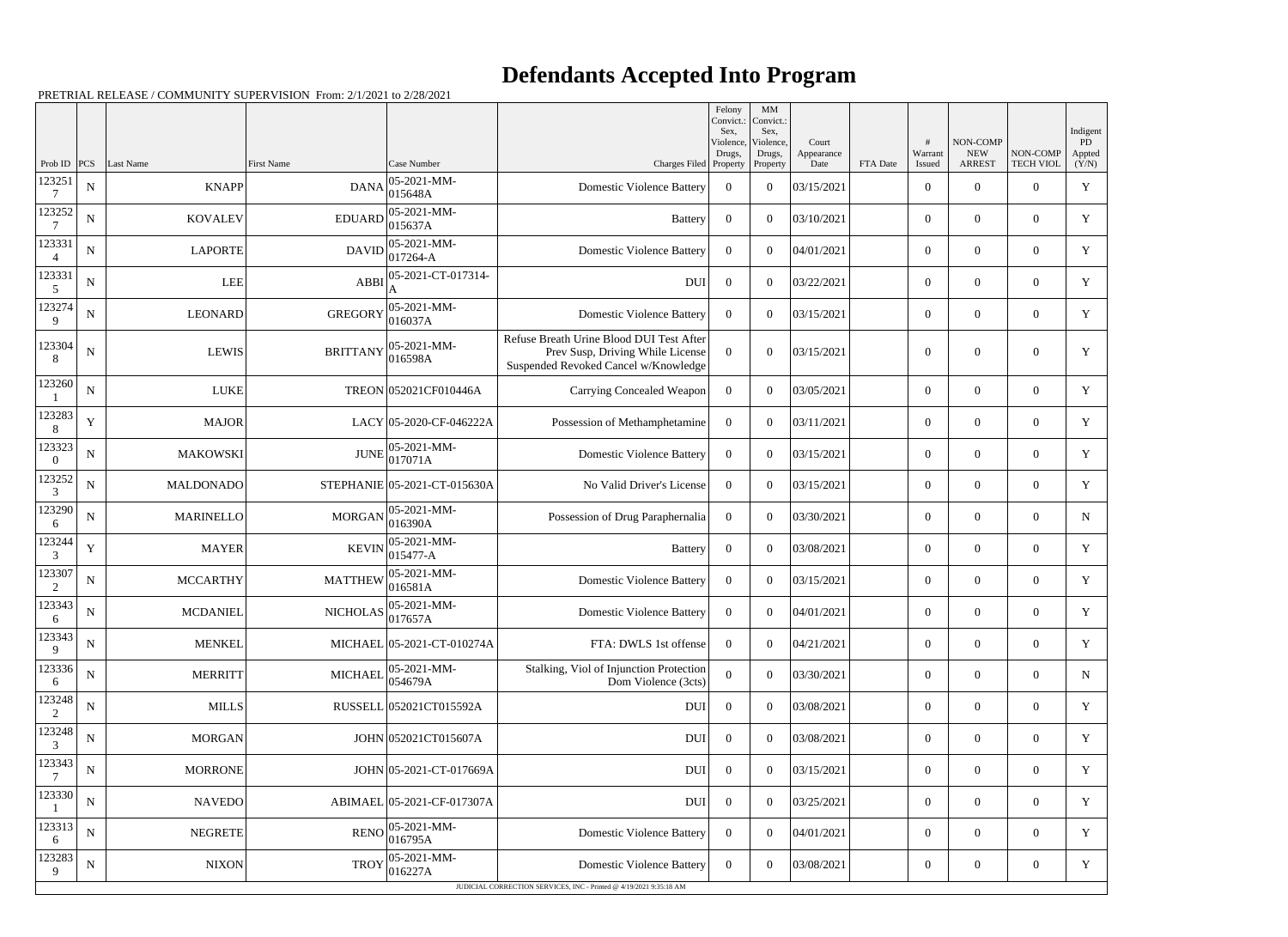|                          |             |                        |                    |                                                                |                                                                            | Felony<br>Convict.:<br>Sex.     | MM<br>Convict.:<br>Sex,         |                             |          |                        |                                         |                              | Indigent                     |
|--------------------------|-------------|------------------------|--------------------|----------------------------------------------------------------|----------------------------------------------------------------------------|---------------------------------|---------------------------------|-----------------------------|----------|------------------------|-----------------------------------------|------------------------------|------------------------------|
| Prob ID                  | PCS         | Last Name              | <b>First Name</b>  | Case Number                                                    | Charges Filed                                                              | Violence,<br>Drugs,<br>Property | Violence,<br>Drugs,<br>Property | Court<br>Appearance<br>Date | FTA Date | #<br>Warrant<br>Issued | NON-COMP<br><b>NEW</b><br><b>ARREST</b> | NON-COMP<br><b>TECH VIOL</b> | <b>PD</b><br>Appted<br>(Y/N) |
| 123275<br>$\Omega$       | ${\bf N}$   | <b>NORIEGA</b>         |                    | DANIEL 05-2021-CT-016022A                                      | <b>DUI</b>                                                                 | $\overline{0}$                  | $\theta$                        | 03/08/2021                  |          | $\boldsymbol{0}$       |                                         | $\theta$                     | $\mathbf Y$                  |
| 123290                   | ${\bf N}$   | <b>NORRIS</b>          |                    | APRIL 05-2021-CF-016404A                                       | Possession of Methamphetamine                                              | $\Omega$                        | $\theta$                        | 03/18/2021                  |          | $\overline{0}$         | $\mathbf{0}$                            | $\overline{0}$               | Y                            |
| 123337<br>$\mathfrak{Z}$ | ${\bf N}$   | <b>OCONNELL</b>        |                    | JUDY 05-2021-CF-017520A                                        | Domestic Violence Battery, Aggravated<br><b>Assault With Deadly Weapon</b> | $\theta$                        | $\theta$                        | 03/25/2021                  |          | $\overline{0}$         | $\theta$                                | $\overline{0}$               | Y                            |
| 123339                   | ${\bf N}$   | <b>OETKEN</b>          |                    | GARRETT 05-2021-CT-017549A                                     | <b>DUI</b>                                                                 | $\Omega$                        | $\theta$                        | 03/22/2021                  |          | $\overline{0}$         | $\overline{0}$                          | $\overline{0}$               | Y                            |
| 123248                   | $\mathbf N$ | <b>OLIVEIRA-DUARTE</b> |                    | PIRES 052021CF015599A                                          | <b>Domestic Violence Battery</b>                                           | $\Omega$                        | $\theta$                        | 03/16/2021                  |          | $\boldsymbol{0}$       | $\theta$                                | $\overline{0}$               | $\mathbf Y$                  |
| 123185                   | ${\bf N}$   | <b>PARKER</b>          | <b>JENNIFER</b>    | $05 - 2021 - MM -$<br>014043A                                  | <b>Domestic Violence Battery</b>                                           | $\Omega$                        | $\theta$                        | 02/22/2021                  |          | $\overline{0}$         | $\mathbf{0}$                            | $\overline{0}$               | Y                            |
| 123217<br>5              | $\mathbf Y$ | <b>PARRIS</b>          | <b>JON</b>         | 05-2021-MM-<br>$014784 - A$                                    | <b>Domestic Violence Battery</b>                                           | $\Omega$                        | $\theta$                        | 03/10/2021                  |          | $\overline{0}$         | $\theta$                                | $\overline{0}$               | Y                            |
| 123258                   | ${\bf N}$   | <b>PATTEN</b>          |                    | AMY 05-2021-CF-015705A                                         | Possession of Methamphetamine                                              | $\Omega$                        | $\theta$                        | 03/16/2021                  |          | $\overline{0}$         | $\overline{0}$                          | $\overline{0}$               | Y                            |
| 123265<br>$\theta$       | ${\bf N}$   | <b>PECOR</b>           | <b>NANCY</b>       | $05 - 2021 - MM -$<br>015864A                                  | <b>Domestic Violence Battery</b>                                           | $\Omega$                        | $\theta$                        | 03/08/2021                  |          | $\boldsymbol{0}$       | $\theta$                                | $\overline{0}$               | Y                            |
| 123216<br>$\mathfrak{Z}$ | ${\bf N}$   | <b>PIMENTAL</b>        | <b>ANTHONY</b>     | $05 - 2021 - MM -$<br>014767A                                  | DUI, Resisting Officer without Violence                                    | $\Omega$                        | $\theta$                        | 03/15/2021                  |          | $\overline{0}$         | $\mathbf{0}$                            | $\overline{0}$               | Y                            |
| 123216<br>2              | ${\bf N}$   | <b>PLESZEWICZ</b>      | <b>SAMANTHA</b>    | 05-2021-MM-<br>014752A                                         | <b>Domestic Violence Battery</b>                                           | $\overline{0}$                  | $\theta$                        | 03/09/2021                  |          | $\overline{0}$         | $\theta$                                | $\overline{0}$               | Y                            |
| 123186                   | ${\bf N}$   | <b>POLICARD</b>        | <b>CHRISTOPHER</b> | 05-2021-MM-<br>014028A                                         | Trespass after warning                                                     | $\Omega$                        | $\theta$                        | 02/22/2021                  |          | $\overline{0}$         | $\overline{0}$                          | $\overline{0}$               | Y                            |
| 123215<br>9              | $\mathbf Y$ | <b>POULOS</b>          |                    | THOMAS 05-2020-CF-053195A                                      | Aggravated Battery With Great Bodily<br>Harm                               | $\Omega$                        | $\theta$                        | 02/25/2021                  |          | $\overline{0}$         | $\theta$                                | $\overline{0}$               | $\mathbf N$                  |
| 123234<br>3              | ${\bf N}$   | <b>QUIROS</b>          |                    | CHRISTINA 05-2021-CF-015275A                                   | Open Container, Possession of Controlled<br>Substance                      | $\Omega$                        | $\theta$                        | 03/16/2021                  |          | $\overline{0}$         | $\overline{0}$                          | $\overline{0}$               | Y                            |
| 123217<br>6              | ${\bf N}$   | <b>RHODES</b>          |                    | MICHAEL $\begin{bmatrix} 05-2021-MM \\ 014759-A \end{bmatrix}$ | <b>Domestic Violence Battery</b>                                           | $\bf{0}$                        | $\boldsymbol{0}$                | 03/10/2021                  |          | $\boldsymbol{0}$       | $\boldsymbol{0}$                        | $\boldsymbol{0}$             | Y                            |
| 123222<br>8              | ${\bf N}$   | <b>RODRIGUEZ</b>       |                    | DAN 052021CT014939A                                            | <b>DUI</b>                                                                 | $\overline{0}$                  | $\overline{0}$                  | 03/08/2021                  |          | $\boldsymbol{0}$       | $\boldsymbol{0}$                        | $\boldsymbol{0}$             | Y                            |
| 123185<br>6              | ${\bf N}$   | <b>ROLAND</b>          | <b>MARGARET</b>    | 05-2021-MM-<br>014036A                                         | <b>Domestic Violence Battery</b>                                           | $\overline{0}$                  | $\overline{0}$                  | 02/22/2021                  |          | $\boldsymbol{0}$       | $\overline{0}$                          | $\boldsymbol{0}$             | Y                            |
| 123342<br>9              | ${\bf N}$   | <b>ROMAN</b>           | <b>JESSICA</b>     | 05-2021-MM-<br>017658A                                         | <b>Domestic Violence Battery</b>                                           | $\overline{0}$                  | $\overline{0}$                  | 03/22/2021                  |          | $\boldsymbol{0}$       | $\overline{0}$                          | $\boldsymbol{0}$             | Y                            |
| 123314<br>$\overline{0}$ | ${\bf N}$   | <b>ROTSCH</b>          |                    | JAMES 05-2021-CT-016817A                                       | DUI, Reckless Driving                                                      | $\overline{0}$                  | $\overline{0}$                  | 03/15/2021                  |          | $\boldsymbol{0}$       | $\overline{0}$                          | $\boldsymbol{0}$             | Y                            |
| 123252<br>$\mathfrak{S}$ | ${\bf N}$   | <b>RUTKOWSKI</b>       |                    | ADAM 05-2021-CF-015618A                                        | Poss Drug w/o Valid RX                                                     | $\overline{0}$                  | $\overline{0}$                  | 03/16/2021                  |          | $\boldsymbol{0}$       | $\mathbf{0}$                            | $\overline{0}$               | Y                            |
| 123194<br>6              | ${\bf N}$   | <b>SAGER</b>           | <b>SARAH</b>       | $05 - 2021 - MM -$<br>014250-A                                 | Offer to Commit Prostitution                                               | $\overline{0}$                  | $\overline{0}$                  | 03/08/2021                  |          | $\overline{0}$         | $\overline{0}$                          | $\overline{0}$               | Y                            |
| 123343<br>8              | ${\bf N}$   | <b>SANDERS</b>         | <b>STEVIE</b>      | 05-2021-MM-<br>017659A                                         | <b>Domestic Violence Battery</b>                                           | $\overline{0}$                  | $\overline{0}$                  | 04/01/2021                  |          | $\boldsymbol{0}$       | $\overline{0}$                          | $\overline{0}$               | Y                            |
| 123251<br>5              | N           | SANTIAGO-ERILUS        | <b>ANYJAH</b>      | 05-2021-MM-<br>015645A                                         | DUI, Resisting Officer without Violence                                    | $\overline{0}$                  | $\overline{0}$                  | 03/15/2021                  |          | $\boldsymbol{0}$       | $\overline{0}$                          | $\boldsymbol{0}$             | $\mathbf N$                  |
|                          |             |                        |                    |                                                                | JUDICIAL CORRECTION SERVICES, INC - Printed @ 4/19/2021 9:35:18 AM         |                                 |                                 |                             |          |                        |                                         |                              |                              |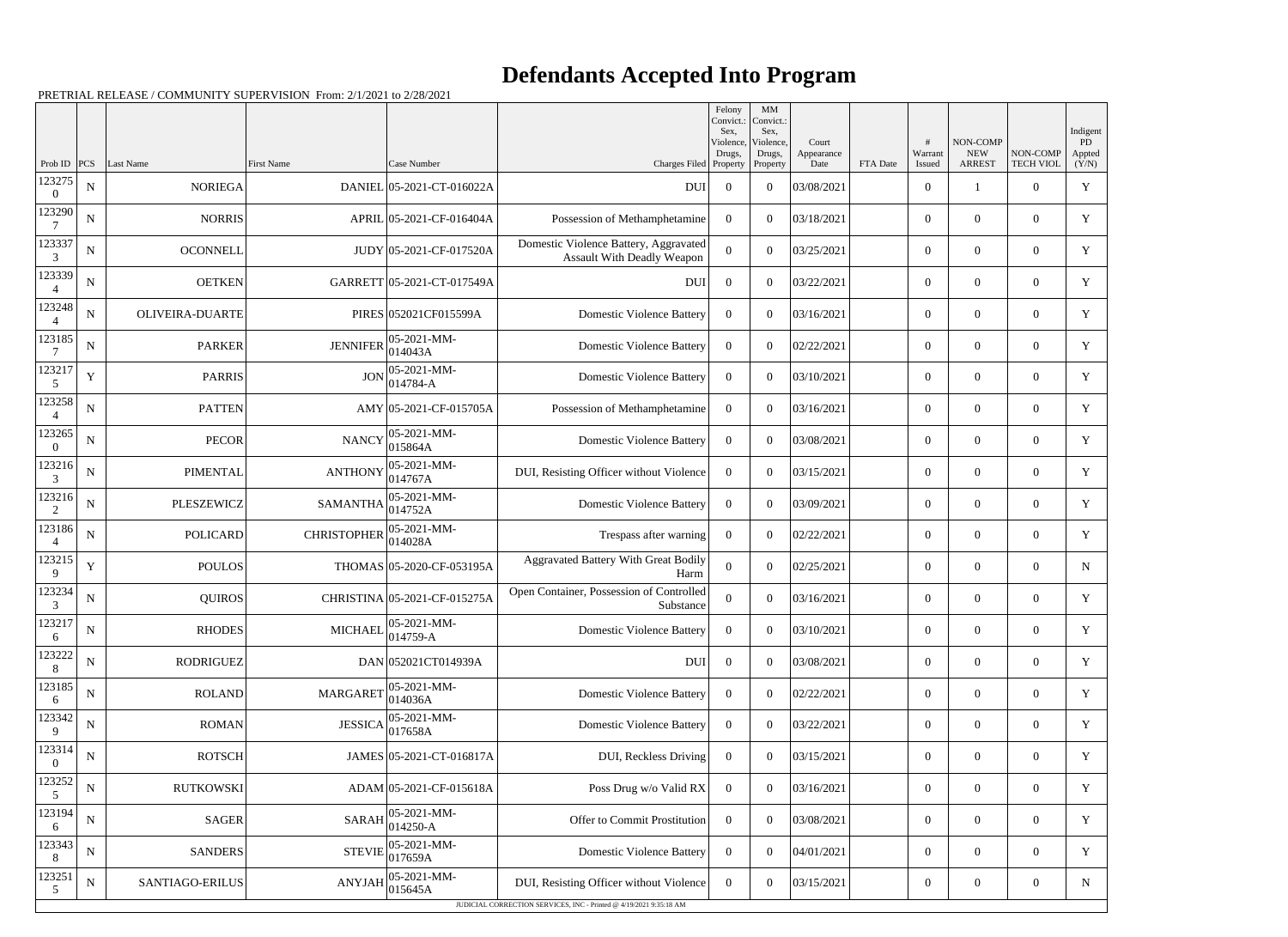|                    |             |                   |                   |                                                      |                                                                                | Felony<br>Convict.:         | MM<br>Convict.:             |                     |          |                  |                        |                  |                                 |
|--------------------|-------------|-------------------|-------------------|------------------------------------------------------|--------------------------------------------------------------------------------|-----------------------------|-----------------------------|---------------------|----------|------------------|------------------------|------------------|---------------------------------|
|                    |             |                   |                   |                                                      |                                                                                | Sex.<br>Violence,<br>Drugs, | Sex,<br>Violence,<br>Drugs, | Court<br>Appearance |          | #<br>Warrant     | NON-COMP<br><b>NEW</b> | NON-COMP         | Indigent<br><b>PD</b><br>Appted |
| Prob ID            | PCS         | Last Name         | <b>First Name</b> | Case Number                                          | Charges Filed Property                                                         |                             | Property                    | Date                | FTA Date | Issued           | <b>ARREST</b>          | <b>TECH VIOL</b> | (Y/N)                           |
| 123242<br>9        | $\mathbf Y$ | <b>SEYMOUR</b>    | <b>JERRY</b>      | 05-2021-MM-<br>015461-A                              | <b>Domestic Violence Battery</b>                                               | $\overline{0}$              | $\mathbf{0}$                | 03/10/2021          |          | $\overline{0}$   | $\overline{0}$         | $\overline{0}$   | Y                               |
| 123259             | N           | <b>SHELOR</b>     | <b>FREDRICK</b>   | 05-2021-MM-<br>015667A                               | Resisting Officer without Violence                                             | $\overline{0}$              | $\Omega$                    | 03/15/2021          |          | $\overline{0}$   | $\overline{0}$         | $\overline{0}$   | Y                               |
| 123259<br>9        | ${\bf N}$   | <b>SHOEMAKER</b>  | <b>VERNON</b>     | 05-2021-MM-<br>015671A                               | <b>Domestic Violence Battery</b>                                               | $\overline{0}$              | $\overline{0}$              | 04/01/2021          |          | $\overline{0}$   | $\overline{0}$         | $\overline{0}$   | Y                               |
| 123339<br>5        | N           | SONNENBERG        |                   | DAVID 05-2021-CT-017541A                             | <b>DUI</b>                                                                     | $\overline{0}$              | $\Omega$                    | 03/22/2021          |          | $\overline{0}$   | $\overline{0}$         | $\overline{0}$   | Y                               |
| 123243<br>6        | ${\bf N}$   | <b>STEPP</b>      | <b>RENEE</b>      | 05-2021-MM-<br>015388-A                              | <b>Domestic Violence Battery</b>                                               | $\overline{0}$              | $\Omega$                    | 03/15/2021          |          | $\theta$         | $\theta$               | $\overline{0}$   | Y                               |
| 123228<br>6        | $\mathbf N$ | <b>STEVENS</b>    |                   | BAILEY 05-2021-CF-015050A                            | <b>Domestic Violence Battery</b>                                               | $\overline{0}$              | $\Omega$                    | 03/09/2021          |          | $\overline{0}$   | $\overline{0}$         | $\overline{0}$   | Y                               |
| 123259<br>5        | N           | <b>STUART</b>     | <b>LUCIA</b>      | 05-2021-MM-<br>015670A                               | <b>Domestic Violence Battery</b>                                               | $\overline{0}$              | $\overline{0}$              | 03/09/2021          |          | $\overline{0}$   | $\overline{0}$         | $\overline{0}$   | Y                               |
| 123343             | N           | <b>STURM</b>      | <b>DENNIS</b>     | 05-2021-MM-<br>017666A                               | Loitering and Prowling                                                         | $\overline{0}$              | $\overline{0}$              | 03/22/2021          |          | $\overline{0}$   | $\overline{0}$         | $\overline{0}$   | Y                               |
| 123292<br>7        | N           | <b>TALLEY</b>     |                   | STEVEN 05-2021-CF-016372A                            | Possession of Cocaine, Possession of Drug<br>Paraphernalia                     | $\theta$                    | $\Omega$                    | 03/18/2021          |          | $\theta$         | $\theta$               | $\overline{0}$   | N                               |
| 123273<br>9        | N           | <b>TASSINARI</b>  | <b>JOYCE</b>      | 05-2021-MM-<br>016029A                               | <b>Domestic Violence Battery</b>                                               | $\Omega$                    | $\Omega$                    | 03/08/2021          |          | $\overline{0}$   | $\overline{0}$         | $\overline{0}$   | Y                               |
| 123258<br>5        | ${\bf N}$   | <b>TIEMAN</b>     |                   | RACHAEL 05-2021-CT-015677A                           | <b>DUI</b>                                                                     | $\overline{0}$              | $\overline{0}$              | 03/08/2021          |          | $\overline{0}$   | $\overline{0}$         | $\overline{0}$   | Y                               |
| 123315<br>$\theta$ | ${\bf N}$   | <b>TOBIAS</b>     |                   | RUDOLPH 05-2021-CF-016831A                           | Possession of Drug Paraphernalia                                               | $\overline{0}$              | $\Omega$                    | 03/23/2021          |          | $\overline{0}$   | $\overline{0}$         | $\overline{0}$   | Y                               |
| 123295<br>7        | $\mathbf Y$ | <b>TORTORICE</b>  |                   | 05-2021-CF-<br>JESSE 016540A, 05-2021-<br>CT-016540A | DUI, DUI with Damage to Person or<br>Property                                  | $\boldsymbol{0}$            | $\Omega$                    | 03/08/2021          |          | $\overline{0}$   | $\overline{0}$         | $\overline{0}$   | Y                               |
| 123186             | N           | <b>TRESSLER</b>   |                   | JEFFREY 05-2021-CF-014020A                           | False Imprisonment, Domestic Violence<br>Assault                               | $\overline{0}$              | $\mathbf{0}$                | 03/02/2021          |          | $\overline{0}$   | $\overline{0}$         | $\overline{0}$   | Y                               |
| 123312             | ${\bf N}$   | <b>TRIKILIS</b>   | <b>GEORGE</b>     |                                                      |                                                                                | $\overline{0}$              | $\Omega$                    | 03/24/2021          |          | $\overline{0}$   | $\mathbf{0}$           | $\overline{0}$   | $\mathbf Y$                     |
| 123275<br>3        | ${\bf N}$   | <b>VANAUKEN</b>   |                   | $DAVID$ 05-2021-CF-016066A                           | Battery On Person 65 Or Older, Deprive<br>LEO of Protection or Communication   | $\overline{0}$              | $\mathbf{0}$                | 03/18/2021          |          | $\overline{0}$   | $\overline{0}$         | $\overline{0}$   | Y                               |
| 123247<br>6        | ${\bf N}$   | <b>VILLAVERDE</b> |                   | WANDA 052021MM015593A                                | Damage Property - Criminal Mischief -<br>over \$200, Domestic Violence Battery | $\boldsymbol{0}$            | $\Omega$                    | 03/10/2021          |          | $\overline{0}$   | $\overline{0}$         | $\overline{0}$   | Y                               |
| 123292<br>8        | N           | <b>VONHOFFMAN</b> |                   | HEIDI 05-2021-CF-016412A                             | Burglary Of An Unoccupied Dwelling<br><b>Criminal Mischief General</b>         | $\overline{0}$              | $\mathbf{0}$                | 03/18/2021          |          | $\overline{0}$   | $\overline{0}$         | $\overline{0}$   | $\mathbf N$                     |
| 123191<br>8        | ${\bf N}$   | <b>WALRAVEN</b>   | <b>SEDRICK</b>    | 05-2020-CF-053677-                                   | Possession of<br>Oxycodone/Oxycontin/Roxycontin/Roxyc<br>odone                 | $\theta$                    | $\overline{0}$              | 02/23/2021          |          | $\boldsymbol{0}$ | $\mathbf{0}$           | $\overline{0}$   | Y                               |
| 123340             | ${\bf N}$   | <b>WALSH</b>      |                   | ASHLEY 05-2020-CF-054440A                            | Possession of Fentanyl                                                         | $\overline{0}$              | $\boldsymbol{0}$            | 03/05/2021          |          | $\overline{0}$   | $\mathbf{0}$           | $\overline{0}$   | Y                               |
| 123340<br>5        | ${\bf N}$   | <b>WALSH</b>      |                   | ASHLEY 05-2020-CF-053013A                            | Possession of Methamphetamine,<br>Possession of Drug Paraphernalia             | $\overline{0}$              | $\overline{0}$              | 03/05/2021          |          | $\mathbf{0}$     | $\overline{0}$         | $\overline{0}$   | $\mathbf Y$                     |
| 123340<br>6        | ${\bf N}$   | <b>WALSH</b>      |                   | ASHLEY 05-2021-CF-012662A                            | Possession of Methamphetamine, Unlawful<br>Use of 2 Way Communication Device   | 0                           | $\mathbf{0}$                | 03/05/2021          |          | $\boldsymbol{0}$ | $\mathbf{0}$           | $\boldsymbol{0}$ | Y                               |
|                    |             |                   |                   |                                                      | JUDICIAL CORRECTION SERVICES, INC - Printed @ 4/19/2021 9:35:18 AM             |                             |                             |                     |          |                  |                        |                  |                                 |